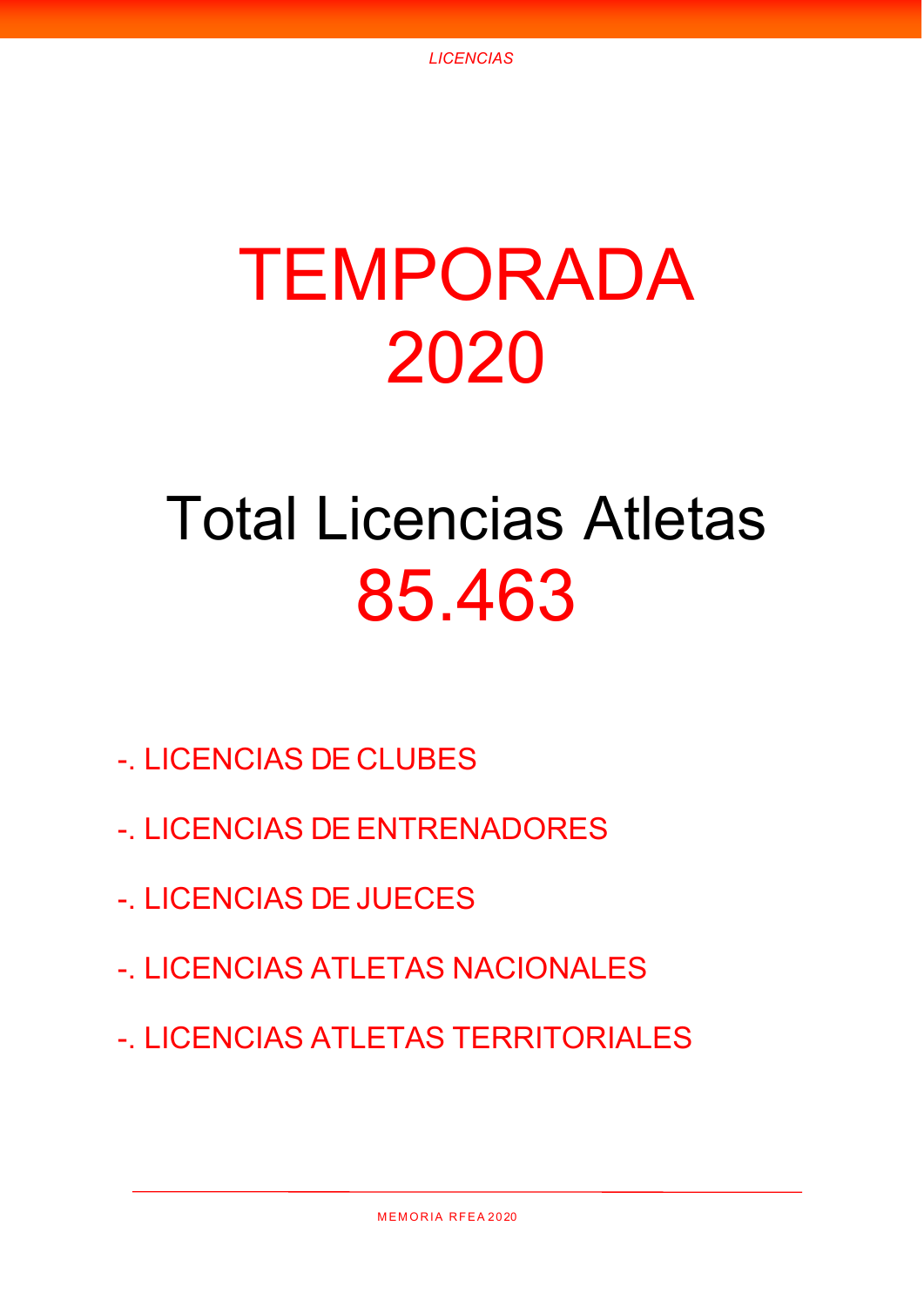*LICENCIAS*

## LICENCIAS DE CLUBES

|                        | LICENCIAS                          |                                   | D E | CLUBES          |                    |                                           |
|------------------------|------------------------------------|-----------------------------------|-----|-----------------|--------------------|-------------------------------------------|
|                        | <b>DIVISION</b><br><b>DE HONOR</b> | <b>PRIMERA</b><br><b>DIVISION</b> |     | <b>NACIONAL</b> | <b>TERRITORIAL</b> | <b>TOTAL POR</b><br><b>F. TERRITORIAL</b> |
| <b>ANDALUCIA</b>       | 3                                  |                                   |     | 129             | 72                 | 205                                       |
| <b>ARAGON</b>          | $\overline{2}$                     | 1                                 |     | 25              | 8                  | 36                                        |
| <b>ASTURIAS</b>        | 0                                  | 3                                 |     | 32              | 1                  | 36                                        |
| <b>BALEARES</b>        | $\pmb{0}$                          | $\bf{0}$                          |     | 33              | 44                 | 77                                        |
| <b>CANARIAS</b>        | 1                                  |                                   |     | 36              | 16                 | 54                                        |
| <b>CANTABRIA</b>       | 0                                  |                                   |     | 34              | 16                 | 51                                        |
| <b>CAST.-LEON</b>      | 3                                  | 1                                 |     | 54              | 22                 | 80                                        |
| <b>CAST.-LA MANCHA</b> | $\pmb{0}$                          | $\bf{0}$                          |     | 41              | 87                 | 128                                       |
| <b>CATALUNYA</b>       | 4                                  | $\overline{2}$                    |     | 81              | 39                 | 126                                       |
| <b>PAÍS VASCO</b>      | 3                                  |                                   |     | 50              | 28                 | 82                                        |
| <b>EXTREMADURA</b>     | 0                                  |                                   |     | 19              | $\mathbf{2}$       | 22                                        |
| <b>GALICIA</b>         | $\overline{2}$                     | $\overline{2}$                    |     | 71              | 103                | 178                                       |
| <b>MADRID</b>          | 1                                  | $\overline{2}$                    |     | 59              | 31                 | 93                                        |
| <b>MELILLA</b>         | $\mathbf 0$                        | $\bf{0}$                          |     | $\overline{2}$  | $\bf{0}$           | $\overline{2}$                            |
| <b>MURCIA</b>          | $\pmb{0}$                          |                                   |     | 42              | 51                 | 94                                        |
| <b>NAVARRA</b>         | 1                                  | $\bf{0}$                          |     | 12              | 11                 | 24                                        |
| <b>LA RIOJA</b>        | $\mathbf 0$                        | $\mathbf{0}$                      |     | 13              | 16                 | 29                                        |
| <b>C.VALENCIANA</b>    | 3                                  | 4                                 |     | 60              | 27                 | 94                                        |
| <b>TOTAL</b>           | 23                                 | 21                                |     | 763             | 574.               | 1.411                                     |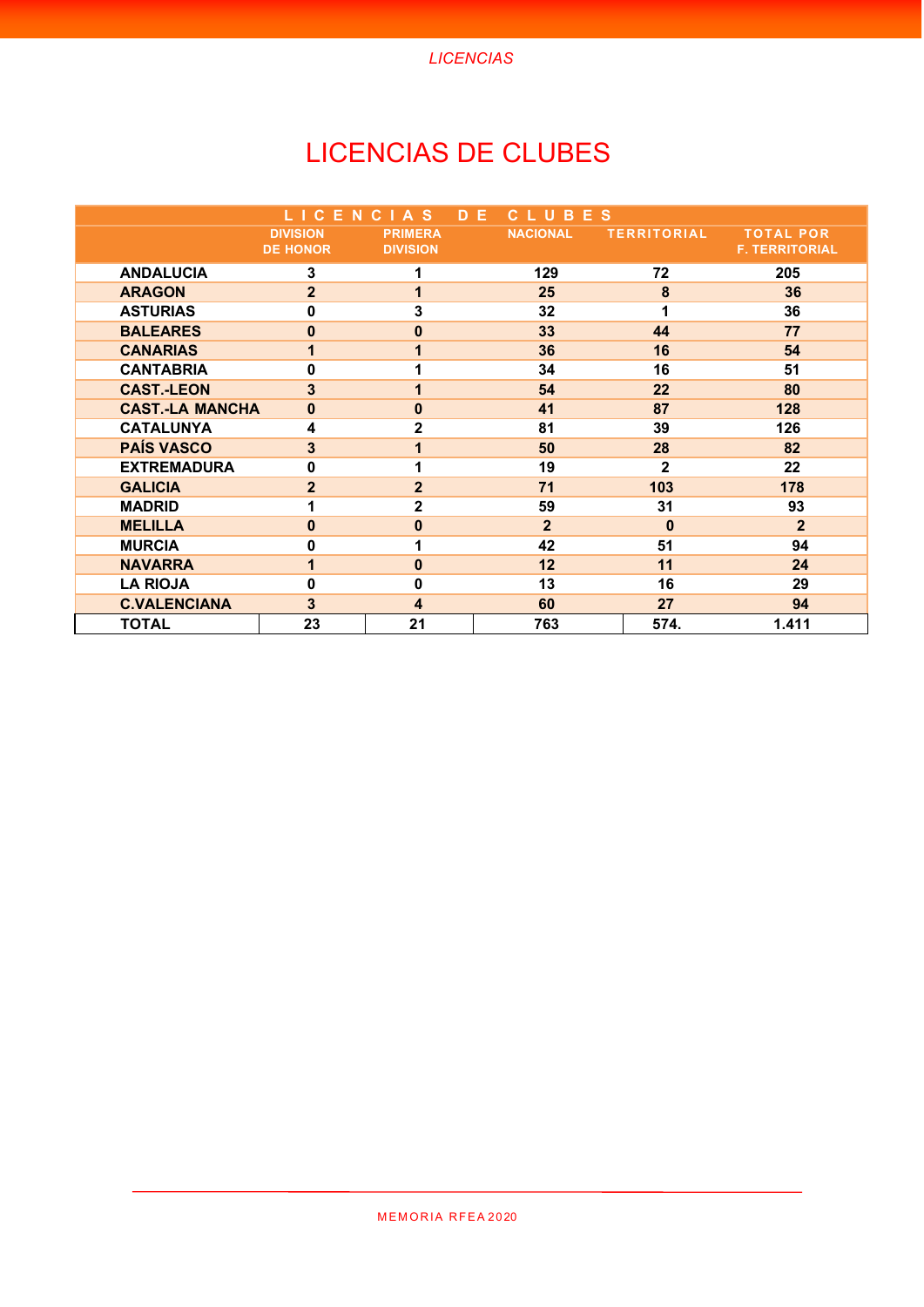#### LICENCIAS NACIONAL DE ENTRENADORES CATEGORIA MASCULINA

| <b>PROVINCIAS POR</b>  | <b>CEN</b>           | $C \cap A$<br>-S | D.<br>Е<br>N<br>E.      | E N<br>R        | <b>RES</b><br>D<br>$\Omega$<br>$\Delta$ | <b>TOTAL</b>     |
|------------------------|----------------------|------------------|-------------------------|-----------------|-----------------------------------------|------------------|
| <b>AUTONOMIA</b>       | <b>NACIONAL</b>      | <b>NACIONAL</b>  | <b>NACIONAL</b>         | <b>CLUB</b>     | <b>TECNICO</b>                          | <b>MASCULINO</b> |
|                        | <b>ESPECIALIZADO</b> | <b>DIPLOMADO</b> | TD <sub>3</sub>         | TD <sub>2</sub> | <b>DEPORTIVO</b>                        |                  |
| <b>ANDALUCIA</b>       | 0                    | $\bf{0}$         | 71                      | 32              | 29                                      | 132              |
| <b>ARAGON</b>          | $\bf{0}$             | $\mathbf{0}$     | 14                      | 14              | 6                                       | 34               |
| <b>ASTURIAS</b>        | 0                    | $\mathbf 0$      | 23                      | 6               | 18                                      | 47               |
| <b>CANARIAS</b>        | $\bf{0}$             | $\mathbf{0}$     | 24                      | 15              | 15                                      | 54               |
| <b>CANTABRIA</b>       | $\mathbf 0$          | $\mathbf 0$      | 16                      | 3               | 3                                       | 22               |
| <b>CAST.-LA MANCHA</b> | $\bf{0}$             | $\bf{0}$         | 26                      | 12              | 1                                       | 39               |
| <b>CAST.-LEON</b>      | $\mathbf 0$          | 1                | 57                      | 11              | 39                                      | 108              |
| <b>CATALUÑA</b>        | $\mathbf{0}$         | $\mathbf{0}$     | 90                      | 28              | 6                                       | 124              |
| <b>CEUTA</b>           | 0                    | $\mathbf 0$      | $\bf{0}$                | $\bf{0}$        | $\bf{0}$                                | $\bf{0}$         |
| <b>C.VALENCIANA</b>    | $\overline{2}$       | $\mathbf{0}$     | 49                      | 33              | 13                                      | 97               |
| <b>EXTREMADURA</b>     | 0                    | $\mathbf{0}$     | 15                      | 7               | $\mathbf{2}$                            | 24               |
| <b>GALICIA</b>         | $\bf{0}$             | $\mathbf{0}$     | 48                      | 11              | 20                                      | 79               |
| <b>BALEARES</b>        | 0                    | $\mathbf{0}$     | 13                      | 10              | $\mathbf 2$                             | 25               |
| <b>LA RIOJA</b>        | $\bf{0}$             | $\mathbf{0}$     | 9                       | $\mathbf{0}$    | $\bf{0}$                                | 9                |
| <b>MADRID</b>          | 3                    | 3                | 85                      | 19              | 9                                       | 119              |
| <b>MELILLA</b>         | $\pmb{0}$            | $\mathbf 0$      | 1                       | $\bf{0}$        | $\bf{0}$                                | 1                |
| <b>MURCIA</b>          | 0                    | $\mathbf{0}$     | 13                      | 21              | $\overline{2}$                          | 36               |
| <b>NAVARRA</b>         | $\mathbf 0$          | $\mathbf{0}$     | $\overline{\mathbf{4}}$ | 3               | 3                                       | 10               |
| <b>FED.VASCA</b>       | 0                    | $\mathbf 0$      | 43                      | 9               | 9                                       | 61               |
| <b>TOTAL</b>           | 5                    | 4                | 601                     | 234             | 177                                     | 1.021            |

#### LICENCIAS NACIONAL DE ENTRENADORES CATEGORIA FEMENINA

| <b>PROVINCIAS POR</b>  | C E                  | C<br>$\blacktriangle$<br><b>S</b><br>N. | F<br>D.<br>F.<br>N      | <b>N</b><br>E.          | €<br>ES<br>D<br>O<br>A | <b>TOTAL</b>    |
|------------------------|----------------------|-----------------------------------------|-------------------------|-------------------------|------------------------|-----------------|
| <b>AUTONOMIA</b>       | <b>NACIONAL</b>      | <b>NACIONAL</b>                         | <b>NACIONAL</b>         | <b>CLUB</b>             | <b>TECNICO</b>         | <b>FEMENINO</b> |
|                        | <b>ESPECIALIZADO</b> | <b>DIPLOMADO</b>                        | TD <sub>3</sub>         | TD <sub>2</sub>         | <b>DEPORTIVO</b>       |                 |
| <b>ANDALUCIA</b>       | 0                    | 0                                       | 7                       | 13                      | 6                      | 26              |
| <b>ARAGON</b>          | $\mathbf{0}$         | $\mathbf{0}$                            | $\overline{2}$          | $\overline{\mathbf{4}}$ | $\mathbf{0}$           | 6               |
| <b>ASTURIAS</b>        | $\bf{0}$             | $\bf{0}$                                | 5                       | $\bf{0}$                | 10                     | 15              |
| <b>CANARIAS</b>        | $\mathbf{0}$         | $\bf{0}$                                | $\overline{\mathbf{4}}$ | $6\phantom{1}6$         | 6                      | 16              |
| <b>CANTABRIA</b>       | $\bf{0}$             | 0                                       | $\overline{2}$          | $\overline{2}$          | $\mathbf{2}$           | 6               |
| <b>CAST.-LA MANCHA</b> | $\bf{0}$             | $\mathbf{0}$                            | $\overline{2}$          | 1                       | $\Omega$               | 3               |
| <b>CAST.-LEON</b>      | $\bf{0}$             | $\bf{0}$                                | 9                       | $6\phantom{1}$          | 16                     | 31              |
| <b>CATALUÑA</b>        | $\bf{0}$             | $\bf{0}$                                | 11                      | $\overline{7}$          | $\bf{0}$               | 18              |
| <b>CEUTA</b>           | 0                    | 0                                       | 0                       | $\bf{0}$                | O                      | $\bf{0}$        |
| <b>C.VALENCIANA</b>    | $\mathbf{0}$         | $\mathbf{0}$                            | 8                       | 6                       | $\overline{2}$         | 16              |
| <b>EXTREMADURA</b>     | $\bf{0}$             | $\bf{0}$                                | $\overline{2}$          | $\overline{\mathbf{2}}$ | $\bf{0}$               | 4               |
| <b>GALICIA</b>         | $\mathbf{0}$         | $\bf{0}$                                | $\overline{7}$          | $\mathbf{0}$            | 4                      | 11              |
| <b>BALEARES</b>        | 0                    | 0                                       | $\overline{\mathbf{2}}$ | 1                       | 0                      | 3               |
| <b>LA RIOJA</b>        | $\bf{0}$             | $\bf{0}$                                | $\overline{2}$          | $\mathbf{0}$            | $\Omega$               | $\overline{2}$  |
| <b>MADRID</b>          | $\bf{0}$             | $\bf{0}$                                | 14                      | $\overline{\mathbf{2}}$ | 5                      | 21              |
| <b>MELILLA</b>         | $\Omega$             | $\bf{0}$                                | $\bf{0}$                | $\mathbf{0}$            | $\Omega$               | $\mathbf{0}$    |
| <b>MURCIA</b>          | 0                    | 0                                       | 3                       | 3                       |                        | 7               |
| <b>NAVARRA</b>         | $\mathbf{0}$         | $\mathbf{0}$                            | $\overline{\mathbf{4}}$ | $\mathbf{0}$            | 1                      | 5               |
| <b>FED.VASCA</b>       | $\mathbf 0$          | $\mathbf 0$                             | 9                       | $\mathbf 0$             | $\bf{0}$               | 9               |
| <b>TOTAL</b>           | $\bf{0}$             | $\bf{0}$                                | 93                      | 53                      | 53                     | 199             |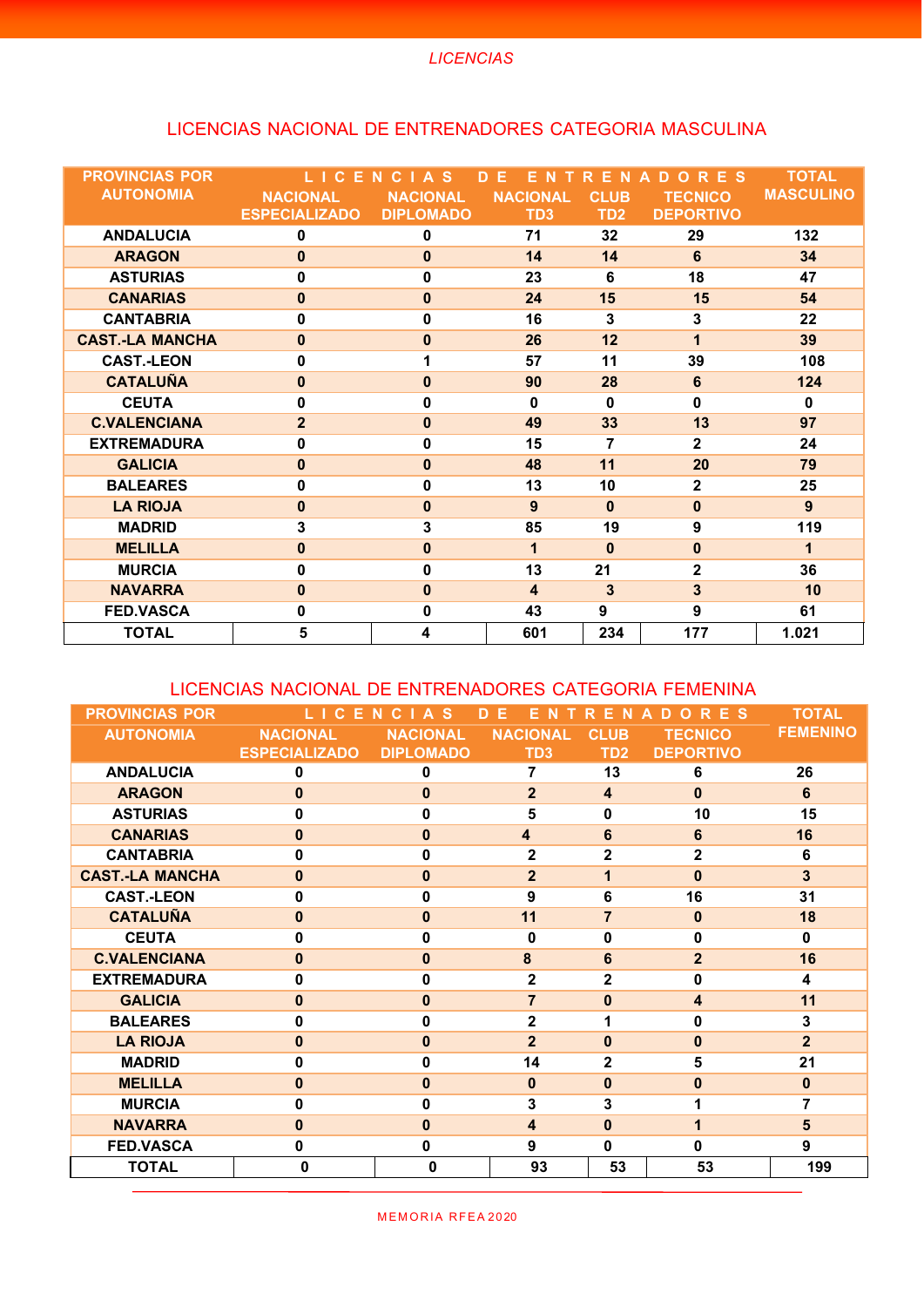| <b>AUTONOMIA</b>       | <b>JUEZ NIVEL 3</b> | <b>JUEZ NIVEL 2</b>     | <b>JUEZ NIVEL 1</b> | <b>TOTAL</b><br>MASC. |
|------------------------|---------------------|-------------------------|---------------------|-----------------------|
| <b>ANDALUCIA</b>       | 10                  | 38                      | 165                 | 213                   |
| <b>ARAGON</b>          | 3                   | 24                      | 55                  | 82                    |
| <b>ASTURIAS</b>        | 5                   | $\overline{\mathbf{4}}$ | 5                   | 14                    |
| <b>CANARIAS</b>        | 4                   | 7                       | 37                  | 48                    |
| <b>CANTABRIA</b>       | $\overline{2}$      | $\overline{\mathbf{3}}$ | 29                  | 34                    |
| <b>CAST.-LA MANCHA</b> | 11                  | 8                       | 56                  | 75                    |
| <b>CAST.-LEON</b>      | 15                  | 21                      | 120                 | 156                   |
| <b>CATALUÑA</b>        | 18                  | 42                      | 65                  | 125                   |
| <b>CEUTA</b>           | $\bf{0}$            | $\bf{0}$                | $\bf{0}$            | $\bf{0}$              |
| <b>C.VALENCIANA</b>    | 16                  | 27                      | 80                  | 123                   |
| <b>EXTREMADURA</b>     | 3                   | 10                      | 17                  | 30                    |
| <b>GALICIA</b>         | 13                  | 15                      | 70                  | 98                    |
| <b>BALEARES</b>        | $\mathbf{3}$        | $\overline{7}$          | 23                  | 33                    |
| <b>LA RIOJA</b>        | 5                   | $\overline{2}$          | 11                  | 18                    |
| <b>MADRID</b>          | 11                  | 20                      | 65                  | 96                    |
| <b>MELILLA</b>         | 1                   | 4                       | 4                   | 9                     |
| <b>MURCIA</b>          | 5                   | $6\phantom{1}$          | 38                  | 49                    |
| <b>NAVARRA</b>         | 4                   | 3                       | 24                  | 31                    |
| <b>FED.VASCA</b>       | 10                  | $\overline{7}$          | 49                  | 66                    |
| <b>TOTAL</b>           | 139                 | 248                     | 913                 | 1.300                 |

#### LICENCIAS NACIONAL DE JUECES CATEGORIA MASCULINA

#### LICENCIAS NACIONAL DE JUECES CATEGORIA FEMENINA

| <b>AUTONOMIA</b>       | <b>JUEZ NIVEL 3</b> | <b>JUEZ NIVEL 2</b>     | <b>JUEZ NIVEL 1</b> | <b>TOTAL</b><br>FEM. |
|------------------------|---------------------|-------------------------|---------------------|----------------------|
| <b>ANDALUCIA</b>       | 3                   | 13                      | 146                 | 162                  |
| <b>ARAGON</b>          |                     | 7                       | 22                  | 30                   |
| <b>ASTURIAS</b>        | $\bf{0}$            | $\overline{2}$          | 14                  | 16                   |
| <b>CANARIAS</b>        | 1                   | 3                       | 35                  | 39                   |
| <b>CANTABRIA</b>       | $\bf{0}$            | $\mathbf{0}$            | 17                  | 17                   |
| <b>CAST.-LA MANCHA</b> | $\mathbf{0}$        |                         | 30                  | 31                   |
| <b>CAST.-LEON</b>      | $\overline{2}$      | 21                      | 78                  | 101                  |
| <b>CATALUÑA</b>        | $\overline{2}$      | 14                      | 42                  | 58                   |
| <b>CEUTA</b>           | $\bf{0}$            | $\bf{0}$                | $\bf{0}$            | $\bf{0}$             |
| <b>C.VALENCIANA</b>    | 1                   | 9                       | 55                  | 65                   |
| <b>EXTREMADURA</b>     | $\overline{2}$      | 3                       | 6                   | 11                   |
| <b>GALICIA</b>         | 6                   | 14                      | 46                  | 66                   |
| <b>BALEARES</b>        | $\bf{0}$            | $\overline{\mathbf{4}}$ | 19                  | 23                   |
| <b>LA RIOJA</b>        | 1                   | $\overline{2}$          | 9                   | 12                   |
| <b>MADRID</b>          | 3                   | 9                       | 57                  | 69                   |
| <b>MELILLA</b>         | $\mathbf{0}$        | 1                       | 4                   | 5                    |
| <b>MURCIA</b>          | 1                   | 5                       | 37                  | 43                   |
| <b>NAVARRA</b>         | $\mathbf 0$         | 3                       | 18                  | 21                   |
| <b>FED.VASCA</b>       | $\overline{2}$      | $\overline{\mathbf{4}}$ | 27                  | 33                   |
| <b>TOTAL</b>           | 25                  | 115                     | 662                 | 802                  |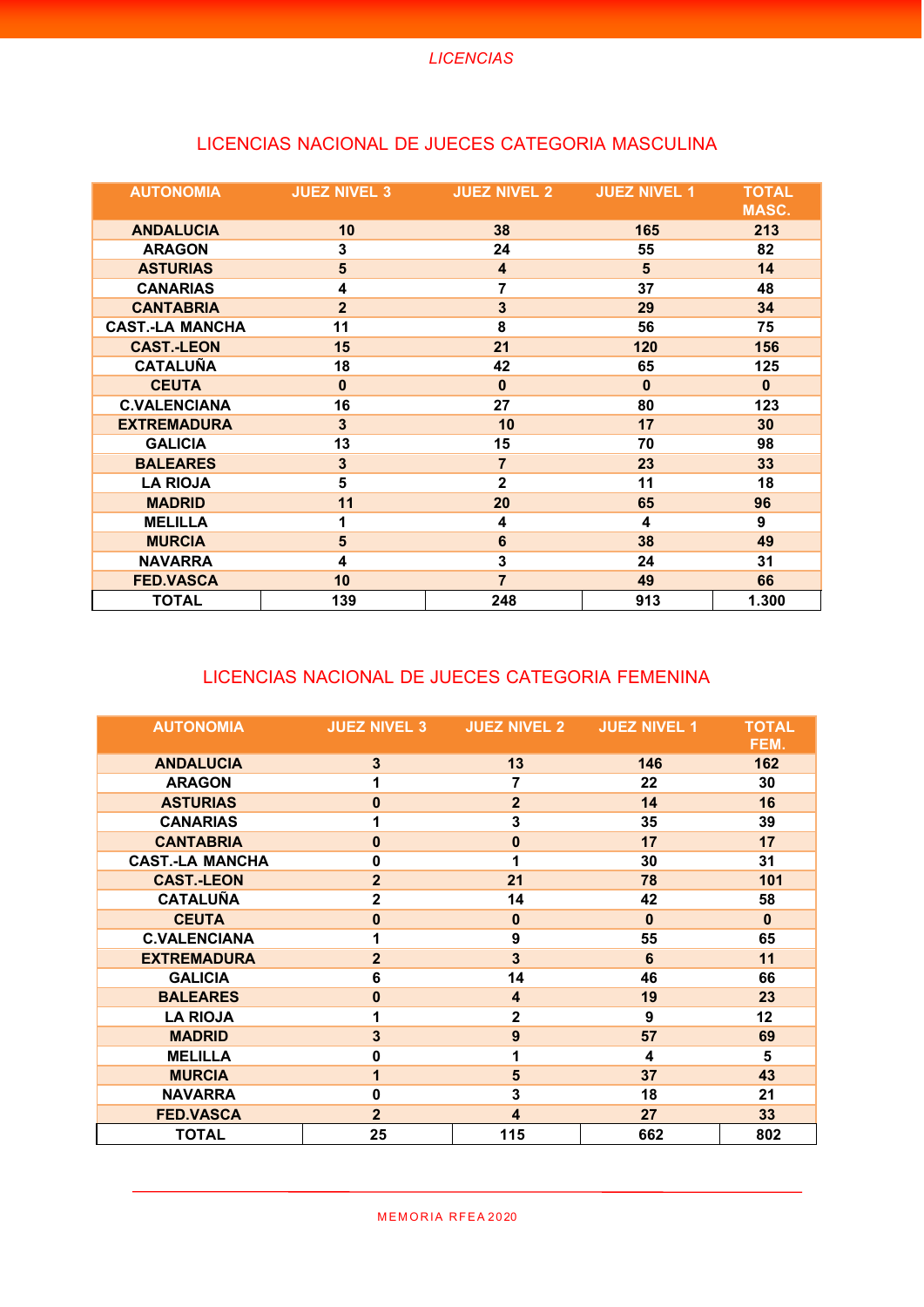## LICENCIAS DE ATLETAS NACIONALES

| <b>AUTONOMIA</b>      |                |            | M<br>A     | S.<br>C    | U<br>L.<br>п    | N<br>A          | <b>S</b>        |                 |                 | <b>TOTAL</b> |
|-----------------------|----------------|------------|------------|------------|-----------------|-----------------|-----------------|-----------------|-----------------|--------------|
|                       | <b>MASTER</b>  | <b>SEN</b> | <b>U23</b> | <b>U20</b> | U <sub>18</sub> | U <sub>16</sub> | U <sub>14</sub> | U <sub>12</sub> | U <sub>10</sub> | <b>MASC</b>  |
| <b>ANDALUCIA</b>      | 723            | 253        | 140        | 186        | 209             | 163             | 69              | 3               | 0               | 1.746        |
| <b>ARAGON</b>         | 170            | 111        | 60         | 76         | 127             | 87              | 6               | $\Omega$        | 1               | 638          |
| <b>ASTURIAS</b>       | 153            | 79         | 48         | 50         | 64              | 80              | 29              | $\Omega$        | $\mathbf{0}$    | 503          |
| <b>CANARIAS</b>       | 256            | 94         | 48         | 58         | 57              | 43              | $\overline{4}$  | $\Omega$        | $\overline{0}$  | 560          |
| <b>CANTABRIA</b>      | 204            | 82         | 25         | 40         | 49              | 27              | 1               | 0               | $\mathbf{0}$    | 428          |
| <b>CAST-LA MANCHA</b> | 212            | 114        | 56         | 80         | 96              | 76              | 8               | $\overline{2}$  | $\overline{0}$  | 644          |
| <b>CAST.-LEON</b>     | 277            | 184        | 104        | 108        | 121             | 115             | 46              | 4               | 0               | 959          |
| <b>CATALUÑA</b>       | 603            | 266        | 182        | 169        | 182             | 136             | $\overline{7}$  | $\mathbf 1$     | $\overline{0}$  | 1.546        |
| <b>CEUTA</b>          | $\overline{2}$ | $\Omega$   | 0          | 0          | $\Omega$        | $\Omega$        | $\Omega$        | $\Omega$        | $\mathbf 0$     | $\mathbf{2}$ |
| <b>C. VALENCIANA</b>  | 501            | 238        | 138        | 165        | 219             | 166             | 32              | $\Omega$        | $\mathbf{0}$    | 1.459        |
| <b>EXTREMADURA</b>    | 100            | 62         | 26         | 40         | 43              | 46              | 14              | $\overline{2}$  | $\mathbf 0$     | 333          |
| <b>GALICIA</b>        | 302            | 108        | 40         | 72         | 64              | 60              | 25              | 9               | $\mathbf{0}$    | 680          |
| <b>BALEARES</b>       | 129            | 56         | 28         | 30         | 31              | 17              | 5               | 1               | 1               | 298          |
| <b>LA RIOJA</b>       | 99             | 44         | 14         | 18         | 28              | 135             | 4               | $\Omega$        | $\Omega$        | 222          |
| <b>MADRID</b>         | 656            | 287        | 151        | 139        | 154             | 112             | 36              | $\overline{2}$  | $\mathbf{0}$    | 1.537        |
| <b>MELILLLA</b>       | 11             | 43         | 6          | 5          | 1               | $\mathbf{1}$    | $\Omega$        | 1               | $\Omega$        | 28           |
| <b>MURCIA</b>         | 241            | 83         | 42         | 55         | 70              | 59              | 26              | $\overline{2}$  | $\overline{2}$  | 578          |
| <b>NAVARRA</b>        | 161            | 96         | 31         | 42         | 58              | 35              | $\mathbf{0}$    | $\Omega$        | $\mathbf 0$     | 423          |
| <b>FED. VASCA</b>     | 264            | 167        | 93         | 90         | 80              | 48              | $\Omega$        | $\mathbf{0}$    | 0               | 742          |
| <b>TOTAL</b>          | 5.064          | 2.327      | 1.232      | 1.423      | 1.653           | 1.286           | 312             | 27              | $\overline{2}$  | 13.326       |

| <b>AUTONOMIA</b>      |               |                | F.<br>Е    | Е<br>M       | N<br>N<br>Т     | <b>S</b><br>$\mathbf{A}$ |                 |                 |                | <b>TOTAL</b>    |
|-----------------------|---------------|----------------|------------|--------------|-----------------|--------------------------|-----------------|-----------------|----------------|-----------------|
|                       | <b>MASTER</b> | <b>SEN</b>     | <b>U23</b> | <b>U20</b>   | U <sub>18</sub> | U <sub>16</sub>          | U <sub>14</sub> | U <sub>12</sub> | <b>U10</b>     | <b>FEM</b>      |
| <b>ANDALUCIA</b>      | 248           | 101            | 85         | 121          | 163             | 157                      | 89              | $\mathbf{1}$    | $\Omega$       | 965             |
| <b>ARAGON</b>         | 51            | 41             | 30         | 67           | 125             | 114                      | 3               | $\Omega$        | $\mathbf{0}$   | 431             |
| <b>ASTURIAS</b>       | 51            | 70             | 37         | 39           | 83              | 97                       | 52              | $\Omega$        | 1              | 430             |
| <b>CANARIAS</b>       | 77            | 45             | 23         | 42           | 59              | 46                       | 2               | $\Omega$        | $\Omega$       | 294             |
| <b>CANTABRIA</b>      | 61            | 25             | 17         | 34           | 50              | 61                       | 4               | $\Omega$        | 0              | 252             |
| <b>CAST-LA MANCHA</b> | 52            | 48             | 35         | 43           | 74              | 94                       | 27              | $\overline{0}$  | $\mathbf{0}$   | 373             |
| <b>CAST.-LEON</b>     | 68            | 73             | 76         | 80           | 140             | 124                      | 80              | 3               | 1              | 645             |
| <b>CATALUÑA</b>       | 210           | 146            | 123        | 156          | 194             | 174                      | 15              | 1               | $\Omega$       | 1.019           |
| <b>CEUTA</b>          | 0             | $\overline{2}$ | $\Omega$   | $\mathbf{0}$ | $\mathbf{0}$    | $\Omega$                 | $\Omega$        | $\mathbf 0$     | $\mathbf{0}$   | $\mathbf{2}$    |
| <b>C. VALENCIANA</b>  | 144           | 121            | 86         | 95           | 211             | 227                      | 44              | $\Omega$        | $\overline{0}$ | 928             |
| <b>EXTREMADURA</b>    | 35            | 18             | 19         | 20           | 36              | 48                       | 15              | 1               | 0              | 192             |
| <b>GALICIA</b>        | 168           | 63             | 49         | 49           | 78              | 110                      | 31              | $\mathbf{1}$    | $\mathbf{0}$   | 549             |
| <b>BALEARES</b>       | 53            | 20             | 10         | 20           | 38              | 24                       | 18              | $\overline{2}$  | 0              | 185             |
| <b>LA RIOJA</b>       | 13            | 14             | 9          | 12           | 26              | 24                       | 12              | $\Omega$        | $\overline{0}$ | 110             |
| <b>MADRID</b>         | 214           | 166            | 109        | 117          | 165             | 157                      | 43              | $\mathbf 0$     | $\overline{2}$ | 993             |
| <b>MELILLLA</b>       | $\Omega$      | 1              | $\Omega$   | $\Omega$     | $\mathbf 1$     | 2                        | $\overline{2}$  | $\Omega$        | $\overline{0}$ | $6\phantom{1}6$ |
| <b>MURCIA</b>         | 62            | 42             | 26         | 33           | 50              | 70                       | 24              | 3               | 0              | 310             |
| <b>NAVARRA</b>        | 48            | 35             | 31         | 43           | 72              | 47                       | $\overline{0}$  | $\Omega$        | $\overline{0}$ | 276             |
| <b>FED. VASCA</b>     | 91            | 80             | 77         | 89           | 111             | 75                       | 0               | $\Omega$        | $\mathbf{0}$   | 527             |
| <b>TOTAL</b>          | 1.666         | 1.115          | 842        | 1.060        | 1.676           | 1.651                    | 461             | 12              | 4              | 8.487           |